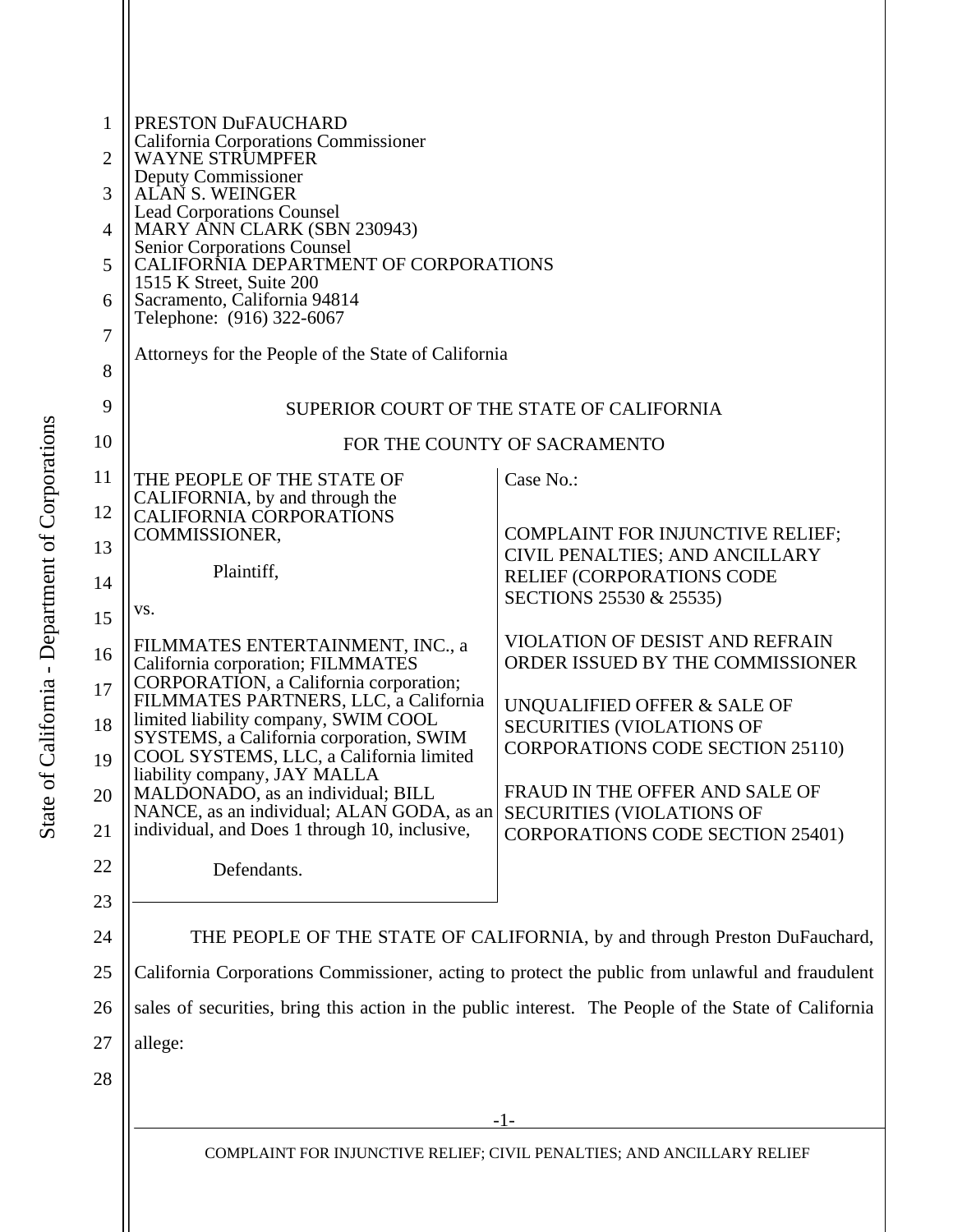2

3

4

5

6

7

8

9

10

11

12

13

14

15

16

17

18

19

20

21

#### VENUE AND JURISDICTION

 1. The California Corporations Commissioner ("Commissioner") brings this action to enjoin the defendants from violating the California Corporations Code of 1968 ("California Corporations Code") (California Corporations Code section 25000, et seq.) and to request necessary civil penalties and ancillary relief. The Commissioner is authorized to administer and enforce the provisions of the California Corporations Code.

 2. The Commissioner brings this action pursuant to California Corporations Code sections 25530 and Government Code section 11180 et seq., in his capacity as head of the California Department of Corporations ("Department").

 3. The Defendants have transacted and continue to transact business within Sacramento County and throughout the State of California. Defendants offered securities to at least 18 residents of California, at least one of which was a resident of Sacramento County. The violations of law described herein have occurred and will continue to occur within Sacramento County and throughout the State of California unless enjoined.

### DEFENDANTS

 4. Defendant FilmMates Entertainment, Inc. ("FilmMates Entertainment") is a California corporation, formed on October 25, 2004 and maintains a business address at 11965 Venice Boulevard, Suite 305, Los Angeles, California 90066, Alan Goda as Secretary. FilmMates Entertainment is also a Nevada corporation, formed on May 3, 2005 and maintains a business address at 11965 Venice Boulevard, Suite 301, Los Angeles, California 90066, listing Jay Malla Maldonado, and Bill Nance as officers.

22 23 24 25 26 27 28 5. Defendant FilmMates Corporation ("FilmMates Corp.") is a suspended California corporation, formed on November 6, 2001 and maintains a business address at 11965 Venice Boulevard, Suite 305, Los Angeles, California 90066. On September 8, 2003, FilmMates Corporation filed a statement of information with the California Secretary of State listing Alan Goda as the officer and director with an address of 7510 Sunset Boulevard, Suite 211, Los Angeles, California 90046. On November 24, 2004 FilmMates Corporation filed a statement of information with the Secretary of State that indicates the company's new address is 11965 Venice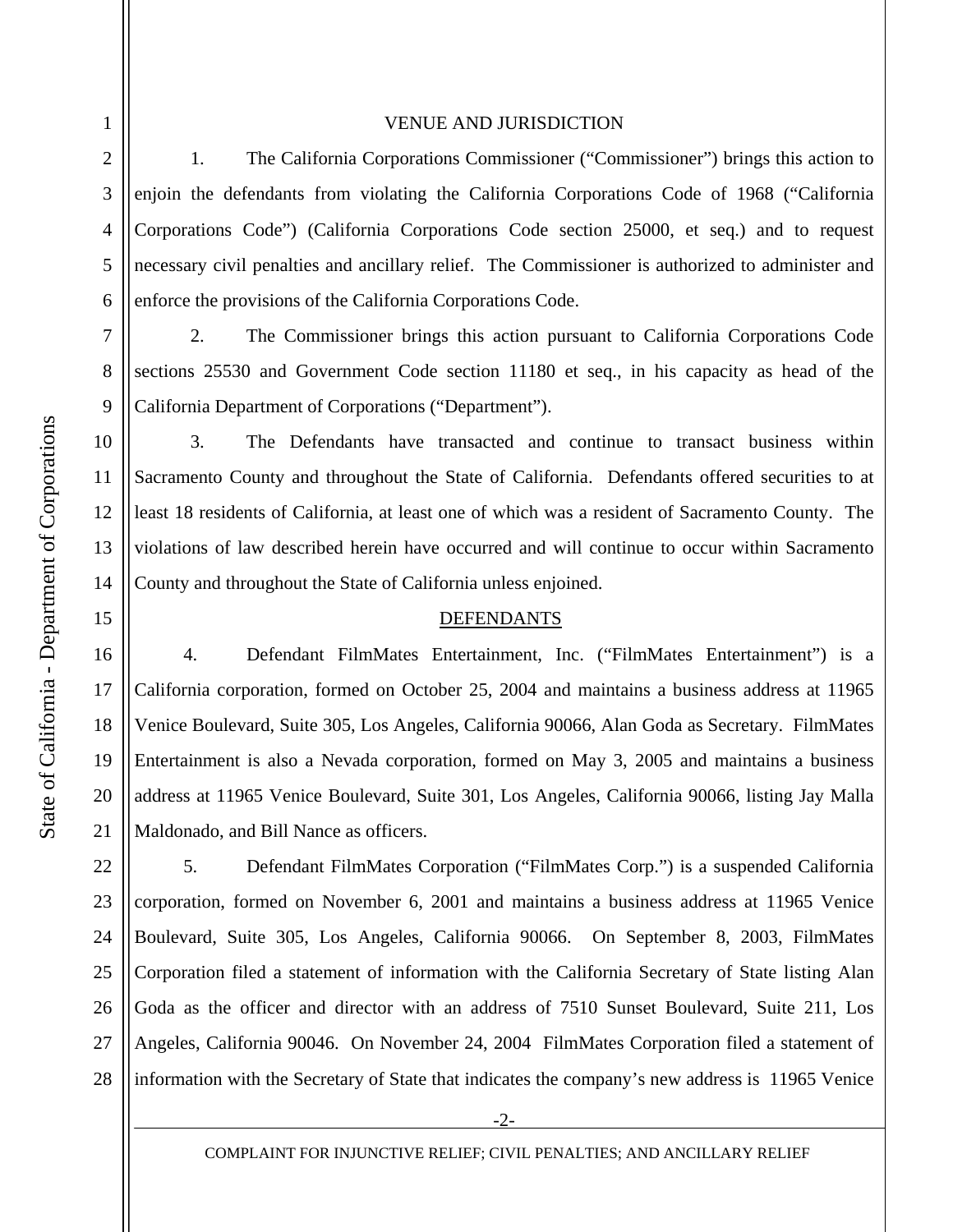Boulevard, Suite 305, Los Angeles, California 90066, and Alan Goda is the officer and director.

 6. Defendant FilmMates Partners, LLC ("FilmMates LLC"), is a California limited liability company formed on November 1, 2002 and maintains a business address at 7510 Sunset Boulevard, Suite 211, Los Angeles, California 90046. The California Secretary of State filing lists Alan Goda as the agent for service of process.

 7. Defendant Swim Cool Systems ("Swim Cool") is a California corporation formed on November 2, 2006 and maintains a business address at 77971 Wildcat Drive, Palm Desert, California 92211. The California Secretary of State filing lists Alan Goda as the President.

 8. Defendant Swim Cool Systems, LLC ("Swim Cool LLC") is a California limited liability company formed on November 15, 2006 and maintains a business address at 77971 Wildcat Drive, Palm Desert, California 92211. The California Secretary of State filing lists Alan Goda as an officer.

 9. Defendant Jay Malla Maldonado, also known as J.A. Malla, Jay Malla, Joseph A. Maldonado, Joe A. Maldonado, Jay Malla-Maldonado, and Joe Malla, ("Malla") is an individual whose last known residence was at 51240 Avenida Carranza, La Quinta, California 92253 and whose last known business address was at 11965 Venice Boulevard, Suite 301, Los Angeles, CA 90066. Malla is a principal of FilmMates Entertainment, and FilmMates Corp.

20 10. Defendant Bill Nance ("Nance") is an individual whose last known residence was at 4005 Ocean Front Walk, Marina Del Rey, California 90292 and whose last known business address was at 2025 Avenue of the Stars, Los Angeles, CA 90067. Nance is a principal of FilmMates Entertainment, Inc.

23 24 25 26 11. Defendant Alan Goda ("Goda") is an individual whose last known residence is 79065 Big Horn Trail, La Quinta, California 92253 and whose last known business address is 11965 Venice Boulevard, Suite 301, Los Angeles, California 90066. Goda is a principal in FilmMates Entertainment, FilmMates Corporation and FilmMates Partners LLC, Swim Cool Systems, and Swim Cool Systems, LLC.

1

2

3

4

5

6

7

8

9

10

11

12

13

14

15

State of California - Department of Corporations

State of California - Department of Corporations

16

17

18

19

21

22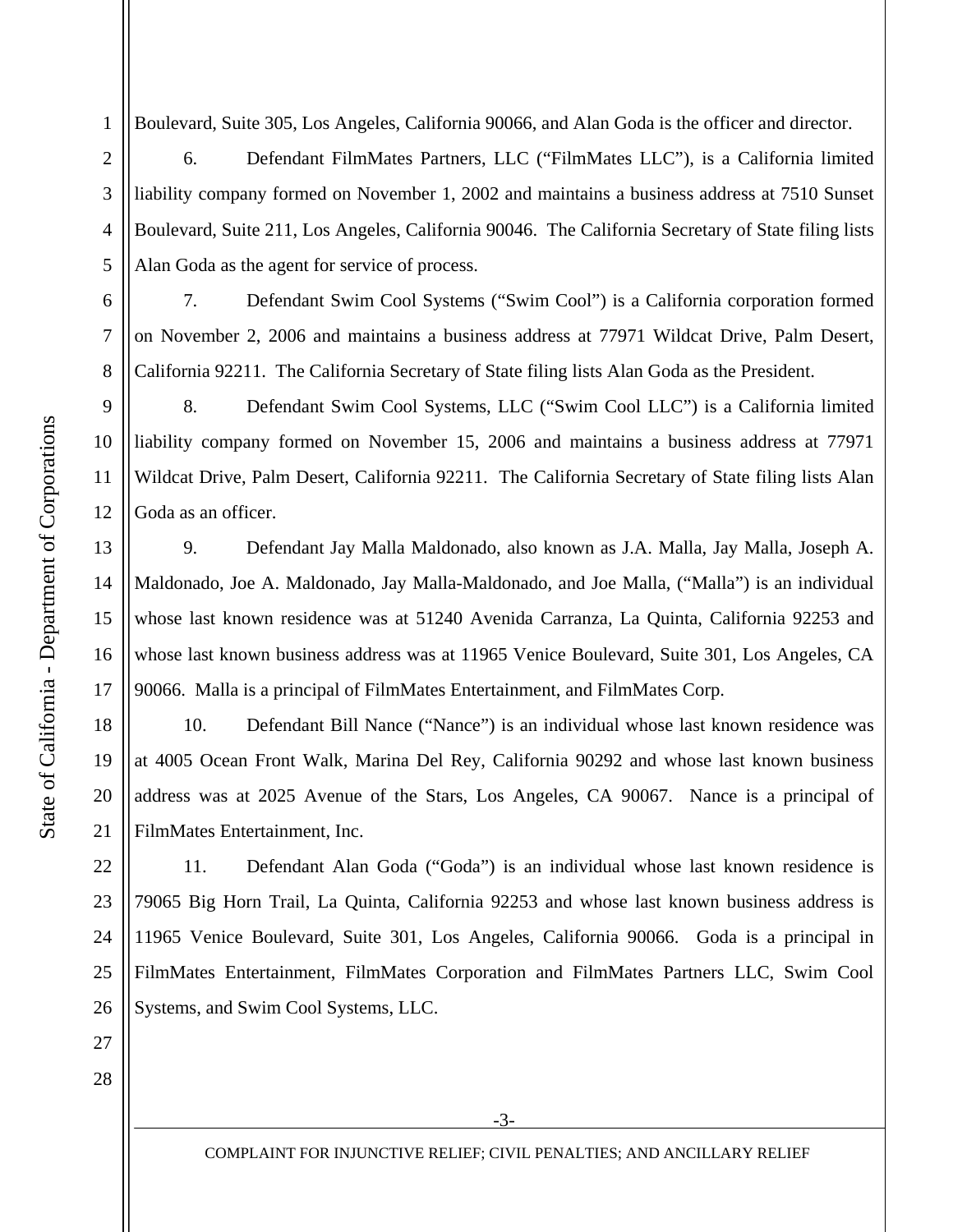2

3

4

5

6

7

8

9

10

11

12

13

14

15

16

17

18

19

12. Each defendant alleged to have committed any act, did and committed the same pursuant to a common plan and scheme among all named defendants, and did so as the agent for each and all of his co-defendants and pursuant to and in furtherance of such common plan and scheme.

 13. Defendants sued herein under the fictitious names Does 1 through 10, inclusive, are unknown to plaintiff who therefore sues such defendants by such fictitious names, pursuant to the provisions of Code of Civil Procedure section 474. The Commissioner asks leave of the court to amend the Complaint and allege the true names and capacities of such defendants at such time as the same have been ascertained.

### STATEMENT OF FACTS

14. Beginning in at least May 2002 and continuing thereafter until at least April 2005, Defendant FilmMates Corp., Defendant FilmMates LLC, and Defendant Goda, and their agents, representatives and affiliates offered and sold unqualified, non-exempt securities to at least 17 investors residing in California in the amount of at lest \$154,500.00.

 15. These securities were offered or sold in the form of common stock in FilmMates Corp. and/or units of membership in FilmMates LLC.

20 21 22 16. Defendants, FilmMates Corp., FilmMates LLC, and Goda offered and sold securities to California residents for the purpose of investing in feature film completion and distribution.

23 24 25 17. Defendants, FilmMates Corp., FilmMates LLC, and Goda solicited California residents, to invest in the securities, by way of general solicitations, specifically, cold calls to potential investors.

26 27 28 18. On October 25, 2005 the Commissioner issued a Desist and Refrain Order and Consent ("Order"), which was signed and agreed to by defendants FilmMates Corp., FilmMates LLC and Goda. The Order was issued because the Department found that FilmMates Corp.,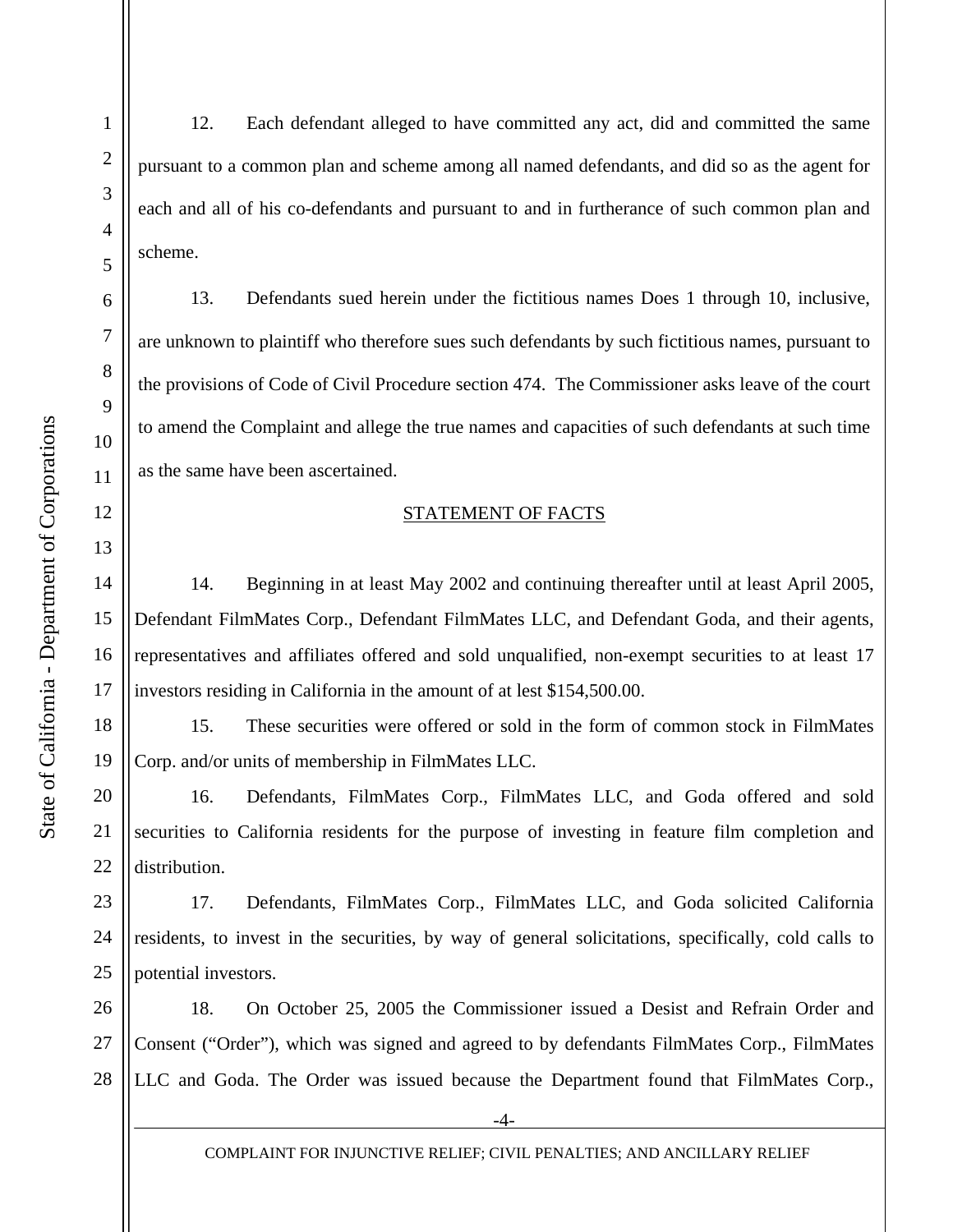1 2 3 4 5 6 FilmMates LLC and Goda, through the officers, directors, partners, agents, employees and/or servants of FilmMates Corp., and FilmMates LLC were offering and selling unqualified, nonexempt securities, in violation of California Corporations Code section 25110. The Order prohibits those defendants from the further offer or sale of unqualified, non-exempt securities, in the State of California. The Order was personally signed by Alan Goda, as the founder of both FilmMates Corporation and FilmMates Partners, LLC on October 6, 2005.

19. FilmMates Corp., FilmMates LLC and Goda consented to the entry of the Order and waived their right to a hearing on this matter and to all judicial review of this matter pursuant to California Code of Civil Procedure Section 1094.5 as indicated by Goda's signature on the Order dated October 6, 2005.

 20. At the time FilmMates Corp., FilmMates LLC and Goda consented to the issuance of the desist and refrain order, Malla was the Senior Vice President of Development for FilmMates Corp.

 21. In or about May 2005 FilmMates Entertainment registered with the Nevada Secretary of State naming Malla and Nance as officers.

 22. In or about July 2005 FilmMates Corp. and FilmMates LLC transferred all interests into FilmMates Entertainment with the same corporate office location and website (www.filmmates.net) as FilmMates Corp. FilmMates Entertainment continues to list FilmMates Corp. located at 11965 Venice Boulevard, Suite 305, Los Angeles, California 90066 as its headquarters on its website.

 23. Notwithstanding the Order, Defendants, FilmMates Corp., FilmMates LLC, Goda, Nance, and Malla continued to offer securities by way of general solicitations in the form of advertisements in the Los Angeles Times newspaper, online edition.

24 25 24. These securities were offered or sold in the form of shares of common stock in FilmMates Entertainment.

26 27 28 25. Notwithstanding the Order, Alan F. Goda, Swim Cool and Swim Cool LLC continue to offer unqualified non-exempt securities by way of general solicitations in the form of advertisements in the Los Angeles Times newspaper, online edition.

7

8

9

10

11

12

13

14

15

16

17

18

19

20

21

22

23

-5-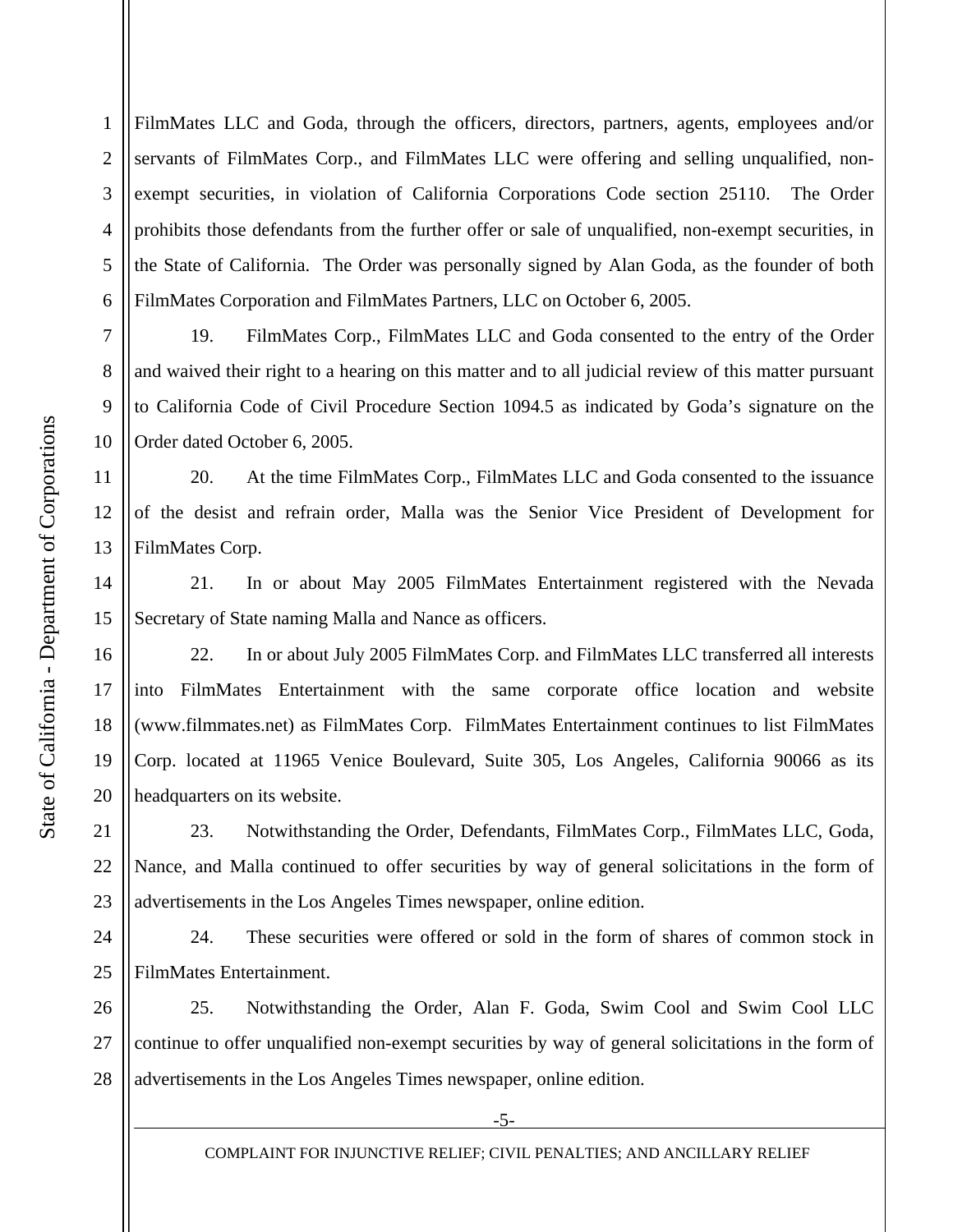1 2 3 26. Further, Defendants, FilmMates Corp., FilmMates Entertainment, Swim Cool, Swim Cool LLC, Goda, Nance, and Malla omitted to disclose material facts to potential investors in the offer and sale of securities, including but not limited to:

 a) Failing to disclose, to investors and potential investors, that FilmMates Corp., FilmMates LLC and Goda were the subjects of a Desist and Refrain Order and Consent issued by the Commissioner on October 25, 2005, ordering those defendants to desist and refrain from the further offer or sale of unqualified, non-exempt securities in the State of California.

8 10 b) Failing to tell investors that FilmMates Corp., FilmMates LLC, and Goda were the subjects of an Agreed Cease and Desist Order issued by the Texas State Securities Board for selling unqualified non-exempt securities on September 15, 2004. This order names Malla as Vice President of Development for FilmMates LLC.

12 13 c) Failing to disclose that the federal government levied a tax lien against FilmMates Corporation on May 30, 2007.

14 d) Failing to disclose that FilmMates Entertainment and FilmMates Corp. are subject to a lawsuit filed in Los Angeles County Superior Court in May 2006.

 e) Failing to disclose that Alan F. Goda is subject to a United States Federal Trade Commission injunction resulting from charges of defrauding consumers by inducing them to invest in worthless oil and gas leases.

 f) Failing to disclose that Alan F. Goda pled guilty to criminal contempt in a United States Federal Trade Commission action for violating a court imposed asset freeze.

## FIRST CAUSE OF ACTION OFFER AND SALE OF UNQUALIFIED, NON-EXEMPT SECURITIES IN VIOLATION OF CORPORATIONS CODE SECTION 25110 (AGAINST ALL DEFENDANTS)

27. Plaintiff incorporates by reference paragraphs 1 through 26 of this Complaint as though fully set forth herein.

 28. California Corporations Code section 25110 provides, in pertinent part, as follows:

"It is unlawful for any person to offer or sell in this state any security in an issuer

-6-

COMPLAINT FOR INJUNCTIVE RELIEF; CIVIL PENALTIES; AND ANCILLARY RELIEF

4

5

6

7

9

11

15

16

17

18

19

20

21

22

23

24

25

26

27

28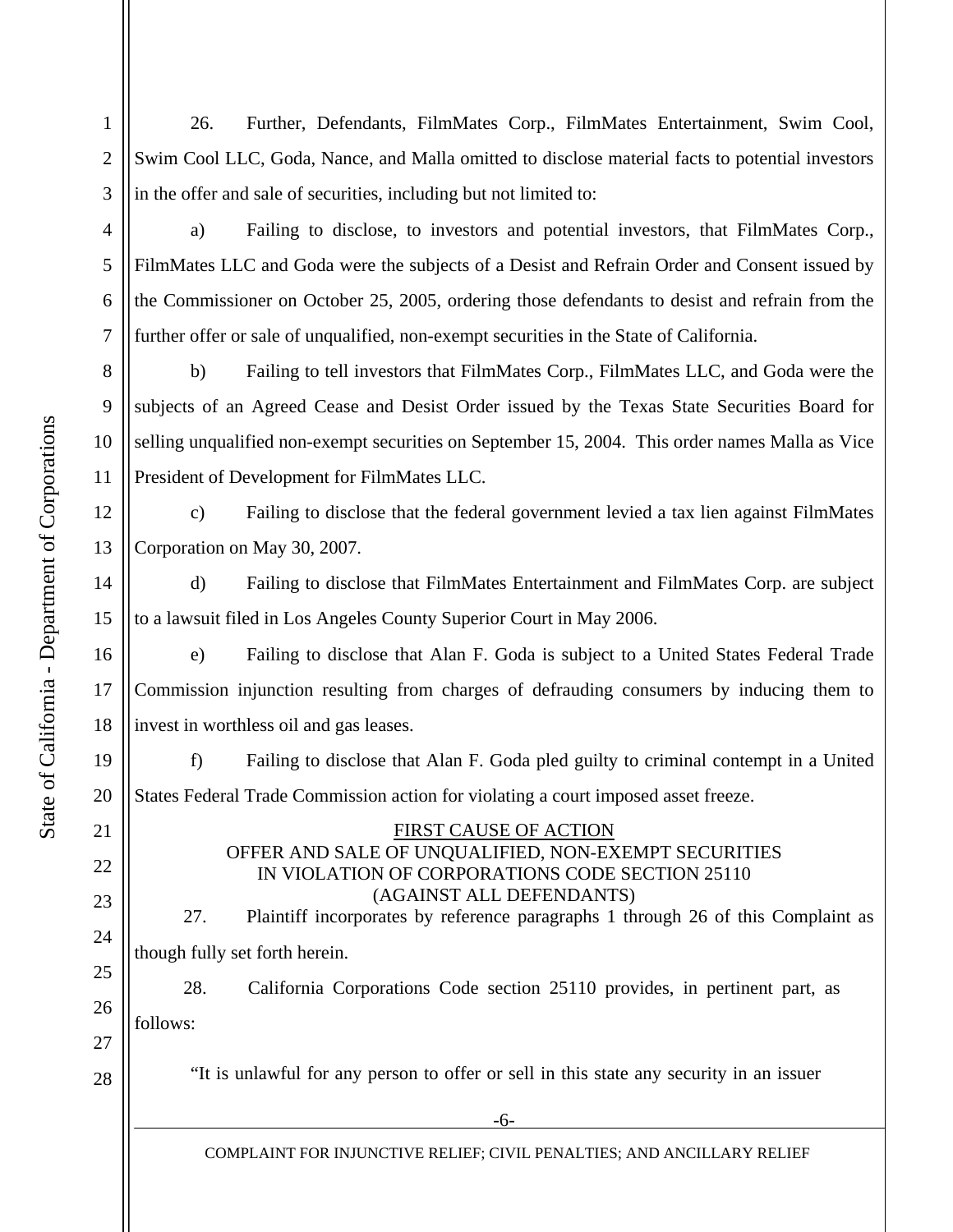2

3

4

5

6

7

8

9

10

11

12

13

14

15

16

17

18

19

20

21

transaction . . . whether or not by or through underwriters . . . unless such sale has been qualified under Section 25111, 25112 or 25113 . . . or unless such security or transaction is exempted or not subject to qualification under Chapter 1 [commencing with Section 25100] of this part."

 29. Beginning in at least May 2002 and continuing thereafter until in or about April 2005, Defendants, FilmMates Corp., FilmMates LLC, Goda and Malla, offered and sold securities to California investors, through the use of general solicitations specifically, "cold calls."

 30. The securities include, but are not necessarily limited to membership units and/or common stock in FilmMates Corporation and/or FilmMates Partners, LLC. The investments offered by Defendants, FilmMates Corp., FilmMates LLC, Goda and Malla and each of them, are "securities" within the meaning of the California Corporations Code section 25019.

 31. Beginning in at least August 2007 and continuing thereafter to the present, Defendants, FilmMates Corp., FilmMates Entertainment, Goda, Malla, and Nance offered and/or sold securities to California investors, through the use of general solicitations specifically, placing an advertisement in the Los Angeles Times newspaper, online edition.

 32. The securities include, but are not necessarily limited to membership units and/or common stock in FilmMates Entertainment, Inc. The investments offered by Defendants, FilmMates Corp., FilmMates Entertainment, Goda, Malla, and Nance and each of them, are "securities" within the meaning of the California Corporations Code section 25019.

22 23 24 33. Beginning in at least October 2007, Alan F. Goda, Swim Cool and Swim Cool LLC offered unqualified non-exempt securities by way of general solicitations in the form of advertisements in the Los Angeles Times newspaper, online edition.

25 26 34. The sales of securities in each offering were "issuer transactions" within the meaning of California Corporations Code section 25010 and 25011.

27 28 35. Defendants, and each of them, "offered and/or sold" the securities "within the state" of California within the meaning of California Corporations Code section 25008 and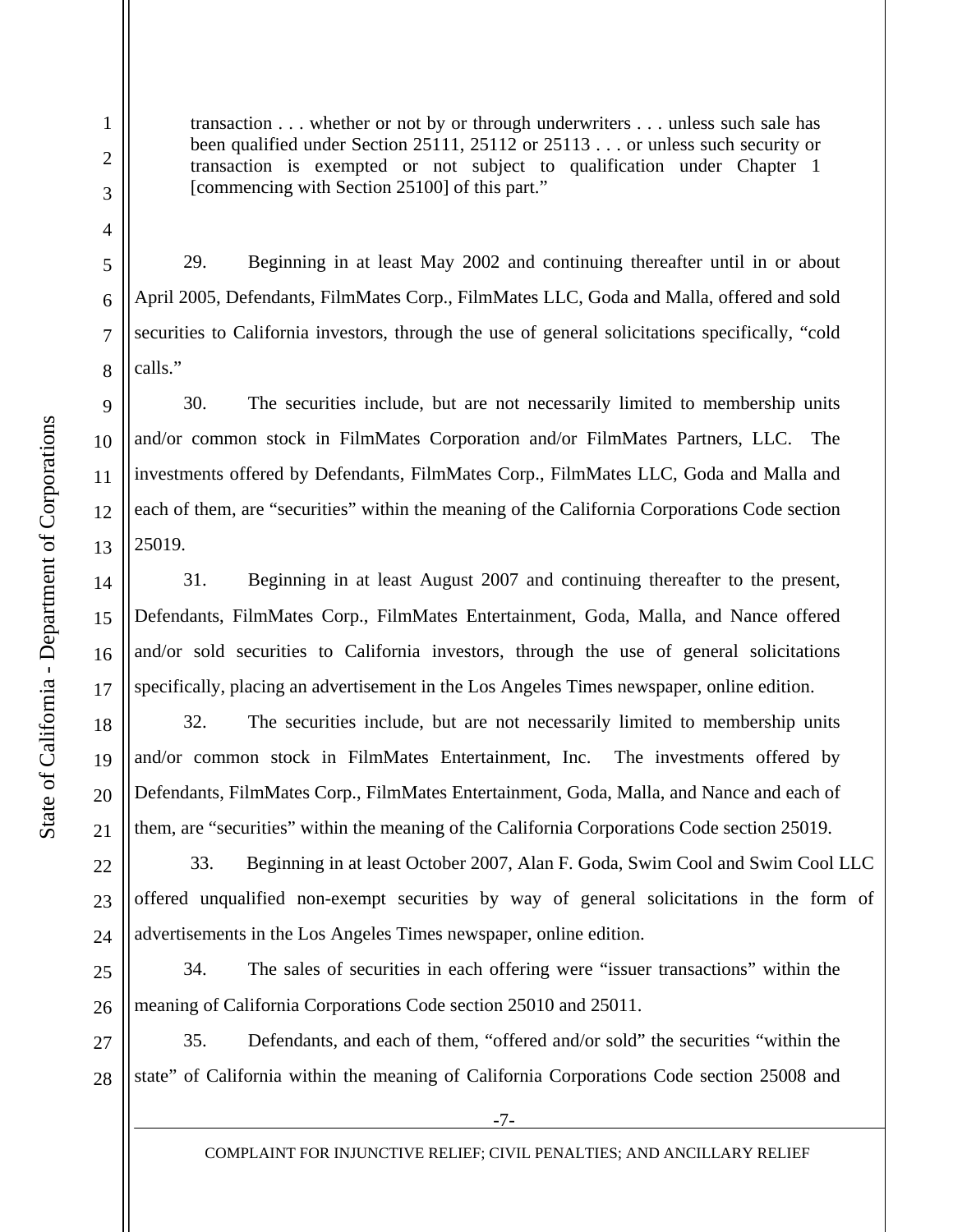| $\mathbf{1}$                                           | 25017.                                                                                                                                                                                                                                                                                                                                                                                                                                                                                                                                                                                                                                                                                                                                                                                                                                                                                         |  |  |
|--------------------------------------------------------|------------------------------------------------------------------------------------------------------------------------------------------------------------------------------------------------------------------------------------------------------------------------------------------------------------------------------------------------------------------------------------------------------------------------------------------------------------------------------------------------------------------------------------------------------------------------------------------------------------------------------------------------------------------------------------------------------------------------------------------------------------------------------------------------------------------------------------------------------------------------------------------------|--|--|
| $\overline{2}$                                         | The Commissioner has not issued a permit or other form of qualification<br>36.                                                                                                                                                                                                                                                                                                                                                                                                                                                                                                                                                                                                                                                                                                                                                                                                                 |  |  |
| 3                                                      | authorizing the offer and/or sale of the securities referred to herein in the State of California.                                                                                                                                                                                                                                                                                                                                                                                                                                                                                                                                                                                                                                                                                                                                                                                             |  |  |
| $\overline{4}$                                         | 37.<br>The offer and/or sale of securities referred to herein were not exempt from the                                                                                                                                                                                                                                                                                                                                                                                                                                                                                                                                                                                                                                                                                                                                                                                                         |  |  |
| 5                                                      | requirement of qualification under California Corporations Code section 25110.                                                                                                                                                                                                                                                                                                                                                                                                                                                                                                                                                                                                                                                                                                                                                                                                                 |  |  |
| 6                                                      | 38.<br>Unless enjoined by this Court, Defendants will continue to violate California                                                                                                                                                                                                                                                                                                                                                                                                                                                                                                                                                                                                                                                                                                                                                                                                           |  |  |
| $\overline{7}$                                         | Corporations Code section 25110.                                                                                                                                                                                                                                                                                                                                                                                                                                                                                                                                                                                                                                                                                                                                                                                                                                                               |  |  |
| 8<br>9<br>10<br>11<br>12<br>13<br>14<br>15<br>16<br>17 | SECOND CAUSE OF ACTION<br>MISREPRESENTATION OR OMISSION OF MATERIAL FACTS<br>IN VIOLATION OF CORPORATIONS CODE SECTION 25401<br>(AGAINST ALL DEFENDANTS)<br>Plaintiff incorporates by reference paragraphs 1 through 33 of this Complaint as<br>39.<br>though fully set forth herein.<br>40.<br>California Corporations Code section 25401 states:<br>"It is unlawful for any person to offer or sell a security in this state or buy or offer<br>to buy a security in this state by means of any written or oral communication which<br>includes an untrue statement of a material fact or omits to state a material fact<br>necessary in order to make the statements made, in the light of the circumstances<br>under which they were made, not misleading."<br>(Cal. Corp. Code, § 25401.)<br>In offering and/or selling the securities referred to herein, Defendants, and each of<br>41. |  |  |
| 18                                                     | them, made untrue statements of material fact and/or omitted to state material facts to some or all                                                                                                                                                                                                                                                                                                                                                                                                                                                                                                                                                                                                                                                                                                                                                                                            |  |  |
| 19<br>20<br>21                                         | of the investors. The untrue statements and/or omissions include but are not necessarily limited<br>to:                                                                                                                                                                                                                                                                                                                                                                                                                                                                                                                                                                                                                                                                                                                                                                                        |  |  |
| 22<br>23<br>24<br>25<br>26<br>27                       | Failing to disclose, to investors and potential investors, that FilmMates Corp.,<br>a)<br>FilmMates Partners and Goda were the subjects of a Desist and Refrain Order and Consent issued<br>by the Commissioner on October 25, 2005, ordering those defendants to desist and refrain from<br>the further offer or sale of unqualified, non-exempt securities in the State of California.                                                                                                                                                                                                                                                                                                                                                                                                                                                                                                       |  |  |
| 28                                                     | $-8-$                                                                                                                                                                                                                                                                                                                                                                                                                                                                                                                                                                                                                                                                                                                                                                                                                                                                                          |  |  |
|                                                        | COMPLAINT FOR INJUNCTIVE RELIEF; CIVIL PENALTIES; AND ANCILLARY RELIEF                                                                                                                                                                                                                                                                                                                                                                                                                                                                                                                                                                                                                                                                                                                                                                                                                         |  |  |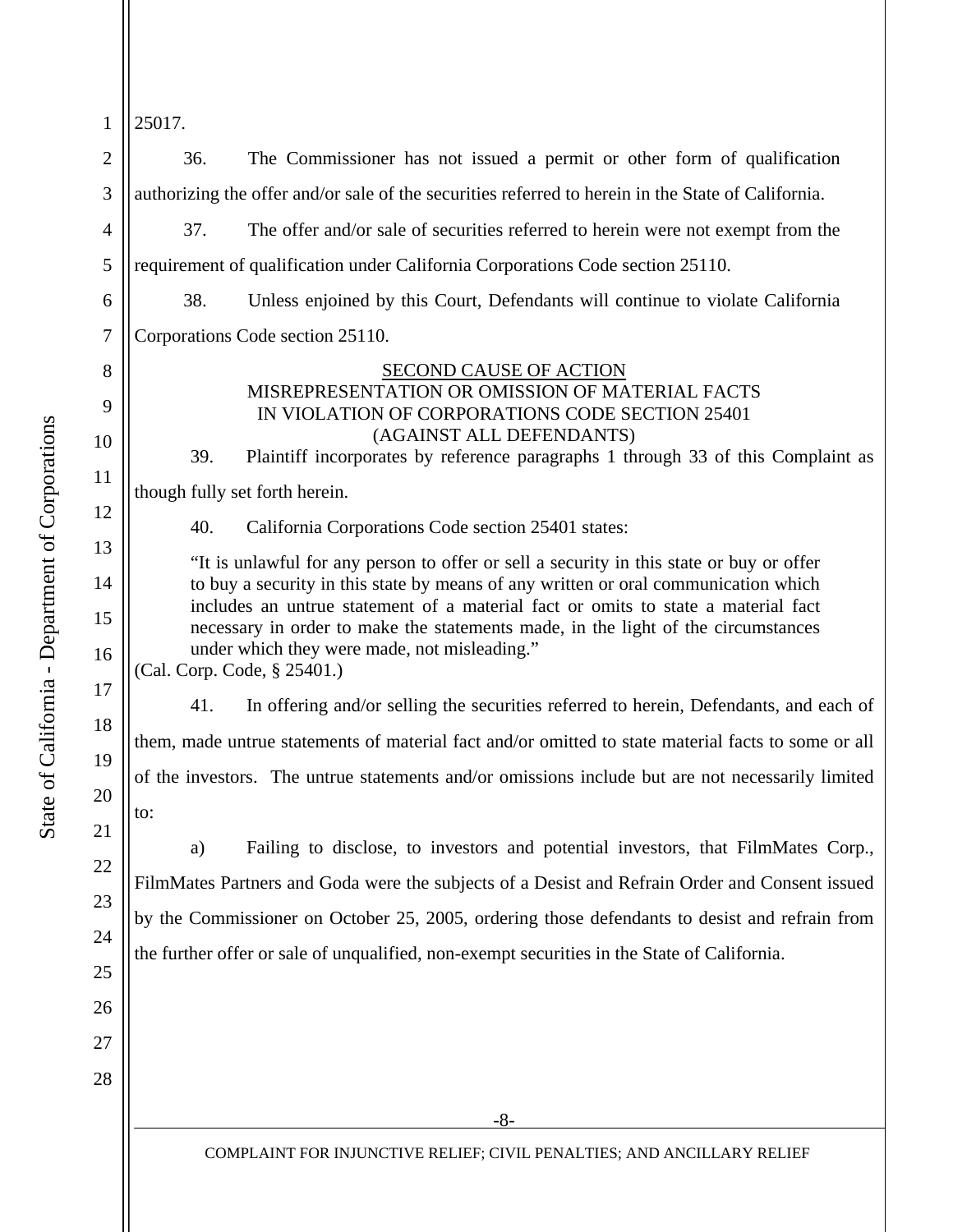1 2 3 4 b) Failing to tell investors that FilmMates Corp., FilmMates Partners, and Goda were the subjects of an Agreed Cease and Desist Order issued by the Texas State Securities Board for selling unqualified non-exempt securities on September 15, 2004. This order names Malla as Vice President of Development for FilmMates Partners.

c) Failing to disclose that the federal government levied a tax lien against FilmMates Corporation on May 30, 2007.

7 d) Failing to disclose that FilmMates Entertainment and FilmMates Corp. are subject to a lawsuit filed in Lose Angeles County Superior Court in May 2006.

e) Failing to disclose that Alan F. Goda is subject to a United States Federal Trade Commission injunction resulting from charges of defrauding consumers by inducing them to invest in worthless oil and gas leases.

f) Failing to disclose that Alan F. Goda pled guilty to criminal contempt in a United States Federal Trade Commission action for violating a court imposed asset freeze.

 42. The misstatements and omissions referred to herein were "material facts" within the meaning of California Corporations Code section 25401 since they concerned matters that a "reasonable investor" would consider in deciding whether to invest.

 43. Defendants' offer and/or sale of securities were by means of misrepresentations and omissions within the meaning of California Corporations Code section 25401.

 44. Defendants' misrepresentations and omissions of material fact took place "within the state" of California within the meaning of California Corporations Code section 25008.

 45. Unless enjoined by this Court, Defendants will continue to violate California Corporations Code section 25401.

# THIRD CAUSE OF ACTION VIOLATION OF PRIOR DESIST AND REFRAIN ORDER ISSUED BY THE COMMISSIONER (AGAINST ALL DEFENDANTS)

46. Plaintiff incorporates by reference paragraphs 1 through 45 of this Complaint as though fully set forth herein.

47. California Corporations Code section 25532 provides, in pertinent part, as follows:

5

6

9

10

8

12

13

11

14

15

16

17

18

19

20

21

22

23

24

25

26

27

28

-9-

COMPLAINT FOR INJUNCTIVE RELIEF; CIVIL PENALTIES; AND ANCILLARY RELIEF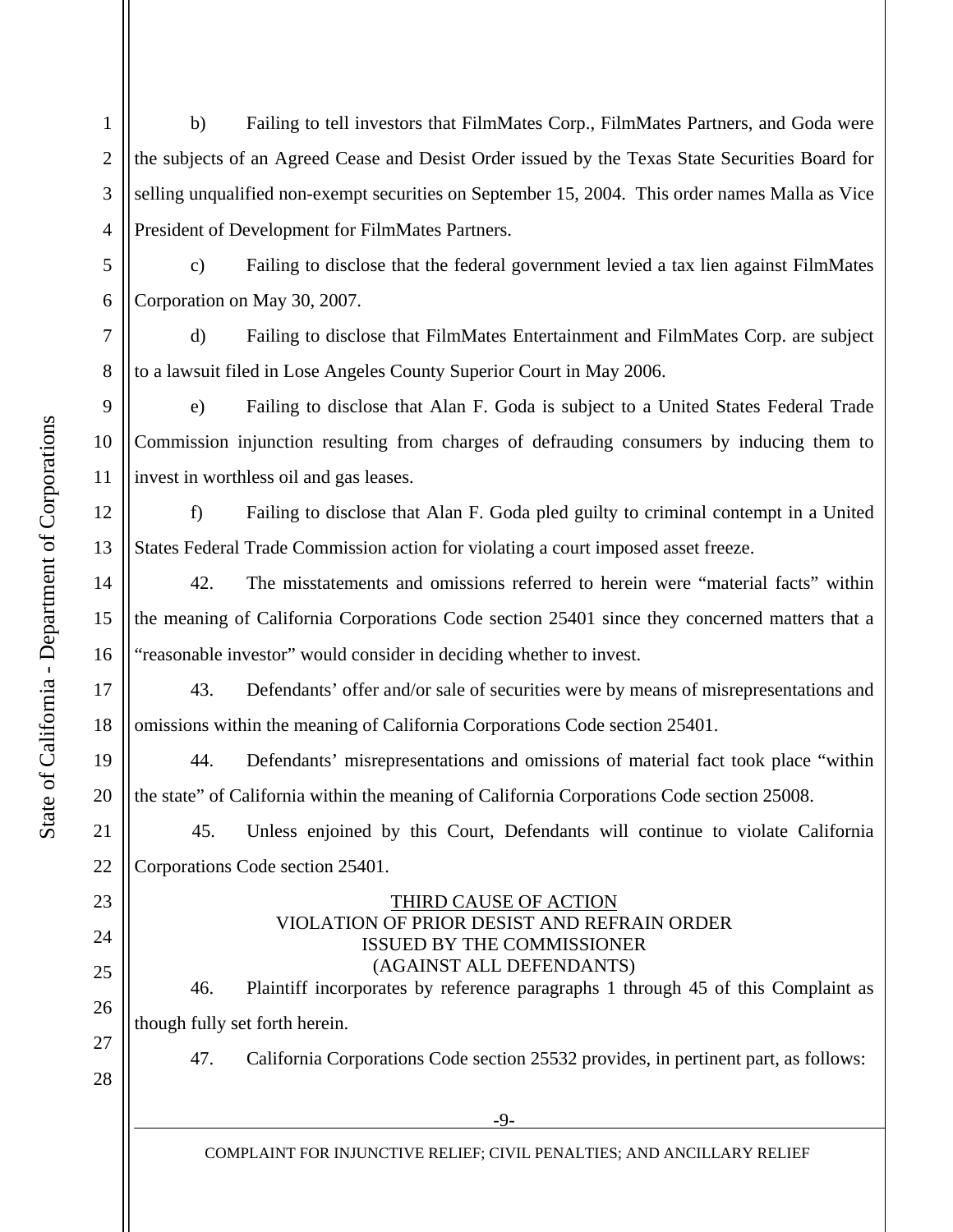2

3

4

5

6

7

8

9

10

11

12

13

14

15

16

17

18

19

20

(a) If, in the opinion of the commissioner, (1) the sale of a security is subject to qualification under this law and it is being or has been offered or sold without first being qualified, the commissioner may order the issuer or offeror of the security to desist and refrain from the further offer or sale of the security until qualification has been made under this law . . . .

48. On October 25, 2005, the Commissioner issued a Desist and Refrain Order ("Order") against defendants FilmMates Corp., FilmMates LLC and Goda, for offering and selling unqualified, non-exempt securities, in violation of California Corporations Code section 25110.

 49. FilmMates Corp., FilmMates LLC, and Goda consented to the entry of the Order and waived their right to a hearing on this matter and to all judicial review of this matter pursuant to California Code of Civil Procedure Section 1094.5. The Order is final.

 50. On or about August 2007, the Commissioner learned that despite the issuance of the Order, the Defendants continued to offer securities by way of general solicitations in the form of advertisements in the Los Angeles Times newspaper, online edition for both FilmMates Entertainment and Swim Cool Systems.

 51. Unless enjoined, Defendants will continue to violate the Order issued by the Commissioner.

### PRAYER FOR RELIEF

WHEREFORE, Plaintiff prays for a judgment to be entered against Defendants, FilmMates Entertainment, FilmMates Corp., FilmMates LLC, Swim Cool, Swim Cool LLC, Malla, Nance, and Goda and Does 1 through 10, inclusively as follows:

21

## I. INJUNCTIVE RELIEF FOR THE VIOLATIONS

22 23 24 For a Temporary Restraining Order, an Order of Preliminary Injunction and, ultimately, a Permanent Injunction, pursuant to California Corporations Code section 25530, restraining and enjoining Defendants from, directly or indirectly:

25 26 27 1. Violating California Corporations Code section 25110, by offering to sell, selling, arranging for the sale of, issuing, engaging in the business of selling, negotiating for the sale of any security of any kind, unless such security or transaction is qualified or exempt;

28

2. Violating California Corporations Code section 25401, by offering to sell or selling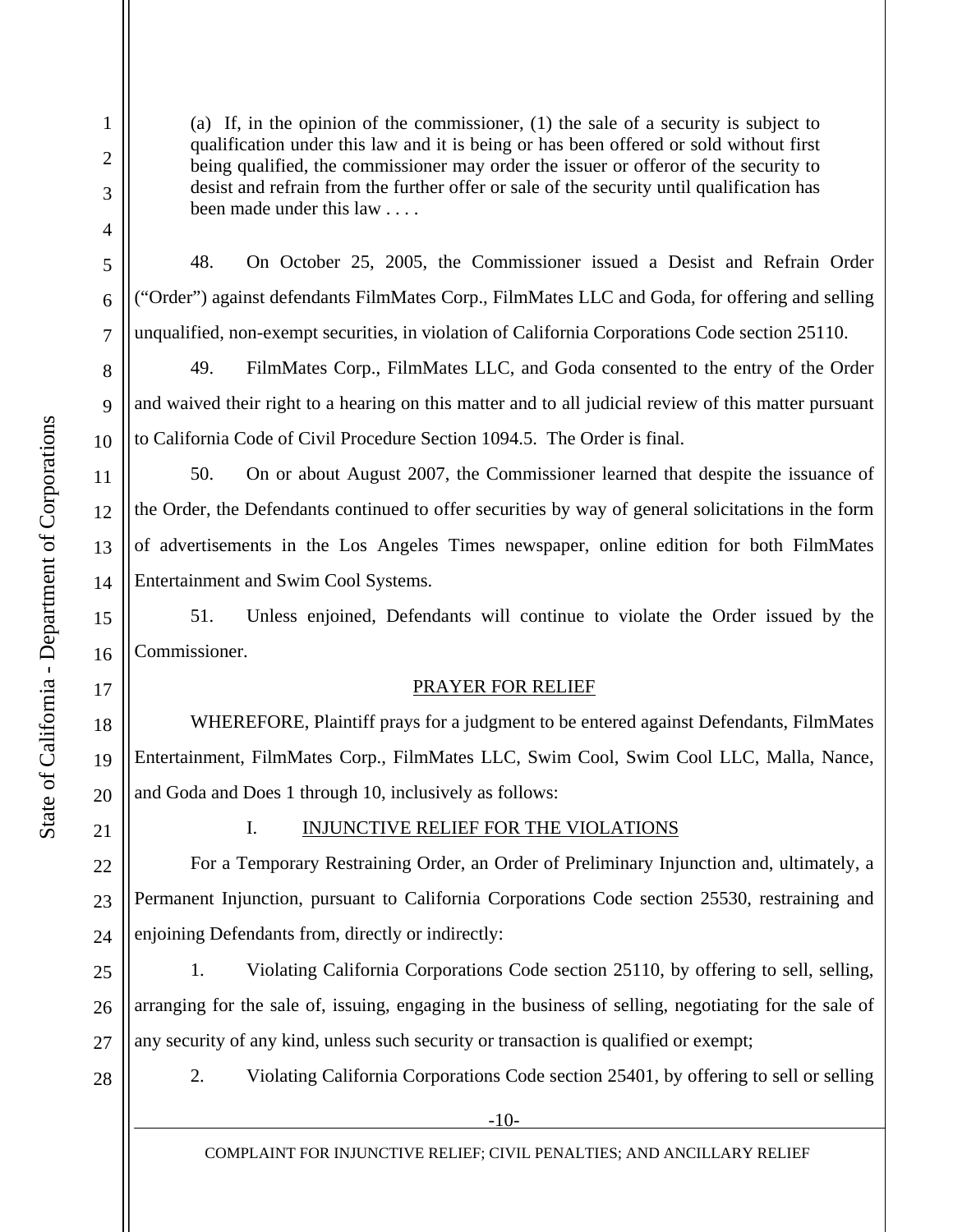1 2 3 4 any security of any kind, including but not limited to, the securities described in this Complaint, by means of any written or oral communication which includes any untrue statement of material fact or omits or fails to state any material fact necessary in order to make the statements made, in the light of the circumstances under which they are made, not misleading;

 3. Violating the Desist and Refrain Order issued by the California Corporations Commissioner on October 25, 2005, by offering and selling unqualified, non-exempt securities in violation of California Corporations Code section 25110;

 4. Removing, destroying, mutilating, concealing, altering, transferring, or otherwise disposing of, in any manner, any books, records, computer programs, computer files, computer printouts, correspondence, brochures, manuals, or any other "writing" or "document" of any kind as defined under California Evidence Code section 250, relating to the transactions and course of conduct as alleged in the complaint of this action, unless authorized by this Court; and

 5. Withdrawing from any bank account or disposing of any real or personal property in their possession, custody or control, without leave of the Court.

 6. Transferring, changing, disbursing, selling, dissipating, converting, pledging, assigning, foreclosing, or otherwise disposing of any real property or personal property in their possession or under their control, or in the possession of, or under the control of, any of the defendants, which property or other assets were derived or emanated from directly, or indirectly, the sale and issuance of securities as alleged in this Complaint, without leave of this Court; and

20 22 23 24 7. Withdrawing, transferring, changing, disbursing, dissipating, converting, pledging, or assigning any funds or other assets which were derived or emanated, directly or indirectly, from the offer or sale of securities as alleged in this Complaint, from any accounts at any bank, savings and loan association, broker-dealer or any other financial institution in the name of any of the defendants, or controlled by any of the defendants, without leave of this Court.

26

25

## II. RESCISSION AND RESTITUTION

27 28 1. For a Final Judgment requiring Defendants to rescind each and all of the unlawful transactions alleged in this Complaint, pursuant to California Corporations Code section 25530,

-11-

COMPLAINT FOR INJUNCTIVE RELIEF; CIVIL PENALTIES; AND ANCILLARY RELIEF

5

6

7

8

9

10

11

12

13

14

15

16

17

18

19

21